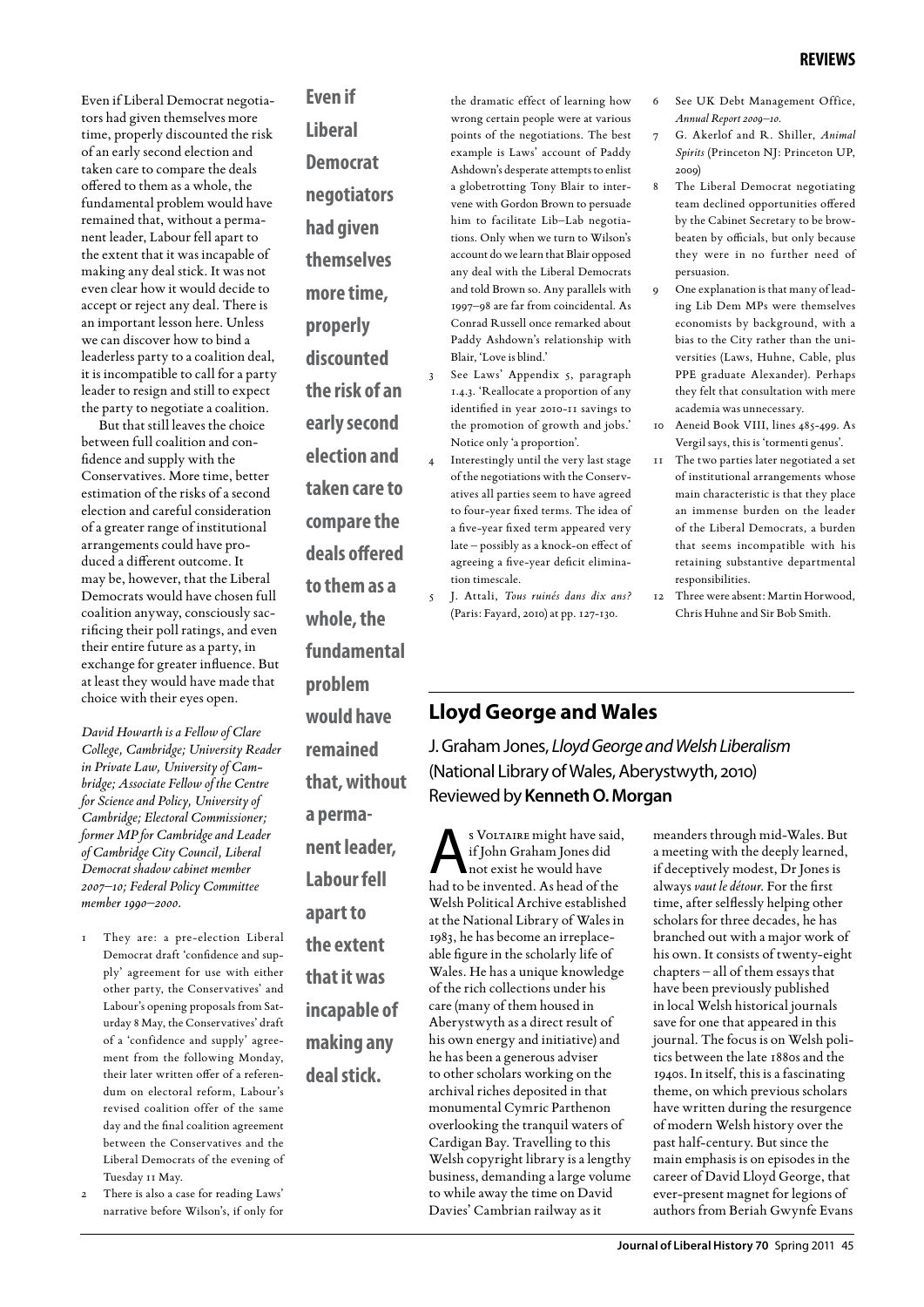

to Roy Hattersley, the book has a particular appeal for historians of twentieth-century British politics, and especially of the fortunes of the Liberal Party and its renamed successors. Scholars will thus give Graham Jones' book a warm welcome.

The value of this book lies in the rich local political material that it contains. Dr Jones is a wonderful archivist, and his work pivots on the bulky manuscript collections under his custody, which he himself is often able to work on before other scholars may do so. In particular, his work is inspired by four recent major Lloyd George collections which he has collected and catalogued since 1990: the archive of L.G.'s younger brother, William, who selflessly kept the show on the road in Caernarfon Boroughs and ran the family solicitors; the papers of Lloyd George's second daughter, Lady Olwen; the large collection of papers of Lloyd George's ambitious private secretary, A. J. Sylvester; and a small residue of material retained by Lloyd George's secretary-mistress and eventual second wife, Frances Stevenson. But there are also many other collections which Dr Jones has been through, some long established in the National Library, such as those of Tom Ellis and D. R. Daniel, some of far more recent provenance and taking the story down to the

1979 devolution referendum and beyond.

The emphasis is overwhelmingly on elections and by-elections – indeed, excessively so – rather than on the social composition, economic interests or political ideology of Welsh Liberals. These Liberals, too, are overwhelmingly from rural, Nonconformist Welshspeaking North and mid-Wales – Caernarfonshire, Anglesey, Denbighshire, Merioneth, Cardiganshire, Montgomeryshire, and also from Carmarthenshire in the south during the 1920s – significantly all of them counties which voted for the continued Sunday closure of pubs in the local referendum in 1961. This is all very fascinating, but it is only part of the reality of Welsh Liberalism. The cosmopolitan urban centres of the south – Newport, Cardiff, Barry and Swansea – seem an alien world, while we hear little of Merthyr or the mining valleys or indeed of the Labour movement in any respect. The maverick coalowner, D. A. Thomas, Lord Rhondda (who is mistakenly said to have been 'an uninterested observer' moored on the sidelines of Welsh politics after 1896) is a bit player, while the great mining Lib-Lab patriarchs like 'Mabon' and Brace, are absentees, as are the socialist ILP and the notorious Chief Constable of Glamorgan, Lionel Lindsay. This was the violent era of Taff Vale and Tonypandy, after all, yet no strike is discussed, not even the traumatic events in Thomas's own Cambrian Combine pits in 1910, nor the railwaymen shot down by troops at Llanelli in 1911. The South Wales Liberal Federation gets many mentions; the South Wales Miners' Federation, like the 225,000 workforce, does not feature in the index even once.

Most of the articles are solid and well constructed: about half a dozen, though, consist of the reprinting of documents of limited value almost for the sake of it, including some typically manic comments by Margot Asquith in the twenties. In short, this book covers some, though by no means all, key aspects of Welsh Liberalism from the late-Victorian period, but it does so through generous documentation set out by a uniquely expert guide. As a source book, therefore, it is of much value. Lloyd George's life odyssey is well

depicted, and perhaps the two most interesting chapters are the first two. We read of the emergence of the young rural firebrand in the backwoods politics of Caernarfonshire and Merioneth in the late eighties, and of the affinities of Lloyd George and Tom Ellis with Michael Davitt, both as an Irish nationalist and even more as a land nationaliser.

Davitt, an agrarian socialist, was to make his last appearance in Wales speaking for Keir Hardie in Merthyr in 1906. A full account of the Caernarfon Boroughs general election contest in 1892 illustrates the various cross-tensions between the six boroughs in the constituency (there was a major gulf between the cathedral-bound world of Bangor and Calvinist Methodist Criccieth and Pwllheli), and the uncomradely sniping within the chapels at the freethinking Campbellite Baptist who had captured the seat by eighteen votes in a dramatic by-election in 1890. Lloyd George's seat was a distinctly marginal one down to 1906 and this article graphically illustrates why. Later chapters offer material, of varying importance, bearing on some of Lloyd George's later activities in national British politics, including his pioneering work at the Board of Trade in 1905–8 (a formative period which still needs close examination), the People's Budget, the suffragettes (where many Welsh Liberals responded with a disgraceful exhibition of violent bigotry), the 1916 conscription crisis which divided the party so fatefully, the post-war coalition of 'hard-faced men', the Green Book and other campaigns in the twenties, the Council of Action for Peace and Reconstruction crusading for economic renewal in 1935, the Abdication crisis in the following year (Edward VIII's backers included, variously Lloyd George, Churchill and, remarkably, Aneurin Bevan) and the crisis of May 1940. It cannot be said that earlier interpretations are challenged on these issues, but we understand them in more detail after the material that Dr Jones has accumulated.

These articles reflect once again the vibrant culture that was latenineteenth and early-twentiethcentury Wales. It was truly an Antonine Age of political vitality,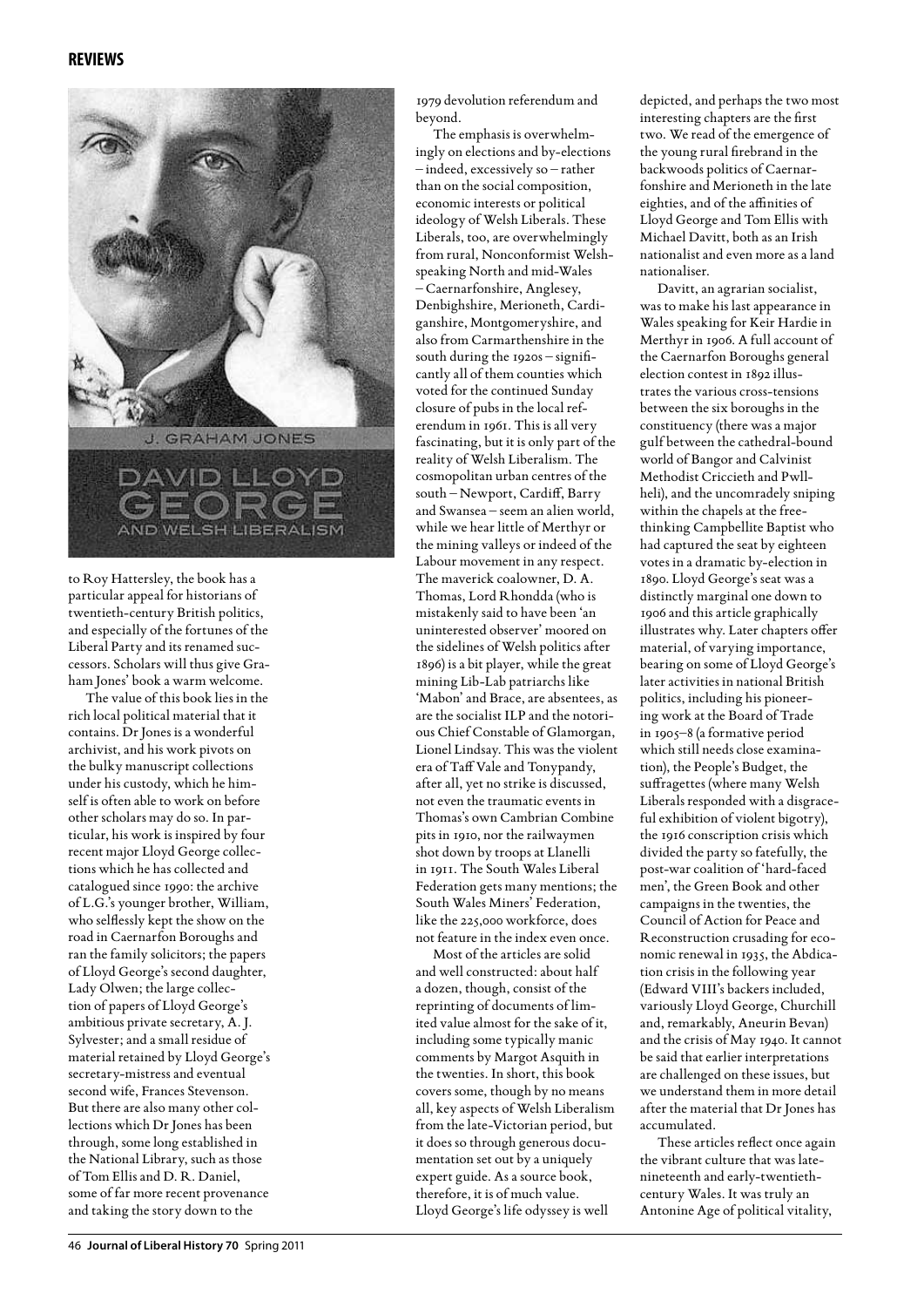economic enterprise, revivalist religion, cultural innovation and growing national awareness. From its All-Black-beating rugby team to the revival of the national eisteddfod, it was the Welsh Golden Age. Its monuments still dominate the nation today, one being the National Library at Aberystwyth itself, located there to balance the museum set up in faraway Cardiff.

Attention, however, was far from monopolised by Lloyd George, political colossus though he was. There are other dramatis personae, vivid and compelling. Thus we read of the public-spirited Herbert Lewis, who illustrates – as do C. P. Scott, Seebohm Rowntree or H. A. L. Fisher – the kind of honest,

dedicated public figure who could work well with Lloyd George. Alan Taylor's dismissive judgement of Lloyd George – 'He had no friends and did not deserve any' – was, like other of my old mentor's epigrams, vividly compelling but deeply untrue. We are told of Sir Alfred Mond, deeply engulfed in Welsh politics for all his involvement with his metallurgical empire, a bold Lloyd Georgian reformer before the war, but a case of Liberalism lapsing into a crude anti-socialism after 1922. We encounter David Davies of Llandinam, a Welsh Andrew Carnegie, millionaire industrialist, but also a philanthropic idealist who spent millions on combating lung disease, endowing the national

university and, finally, campaigning for the League of Nations and world peace. Dr Jones also tells us of Llewelyn Williams, the visionary Oxford-bred 'Young Wales' Liberal who broke with Lloyd George over conscription in 1916 and fought the Coalition despairingly in a historic by-election in Cardiganshire in February 1921. Unfortunately, Dr Jones's relentless emphasis on party politics and by-elections leads him to neglect Williams's wider role as a rare kind of Welsh Thomas Davis, a cultural nationalist, writer of charming children's stories and a scholarly historian of Tudor Wales with a revisionist view of the Act of Union. Welsh Liberalism could have done more like Llew.

# **RESEARCH INPROGRESS**

If you can help any of the individuals listed below with sources, contacts, or any other information — or if you know anyone who can — please pass on details to them. Details of other research projects in progress should be sent to the Editor (see page 3) for inclusion here.

### **Letters of Richard Cobden (1804–65)**

Knowledge of the whereabouts of any letters written by Cobden in private hands, autograph collections, and obscure locations in the UK and abroad for a complete edition of his letters. (For further details of the Cobden Letters Project, please see www.uea.ac.uk/his/research/ projects/cobden). *Dr Anthony Howe, School of History, University of East Anglia, Norwich NR4 7TJ; a.c.howe@uea.ac.uk.*

## **The political career of Edward Strutt, 1st Baron Belper**

Strutt was Whig/Liberal MP for Derby (1830-49), later Arundel and Nottingham; in 1856 he was created Lord Belper and built Kingston Hall (1842-46) in the village of Kingston-on-Soar, Notts. He was a friend of Jeremy Bentham and a supporter of free trade and reform, and held government office as Chancellor of the Duchy of Lancaster and Commissioner of Railways. Any information, location of papers or references welcome. *Brian Smith; brian63@inbox.com.*

### **Liberal Unionists**

A study of the Liberal Unionist party as a discrete political entity. Help with identifying party records before 1903 particularly welcome. *Ian Cawood, Newman University Colllege, Birmingham; i.cawood@newman. ac.uk.*

#### **Liberal policy towards Austria-Hungary, 1905–16**

*Andrew Gardner, 17 Upper Ramsey Walk, Canonbury, London N1 2RP; agardner@ssees.ac.uk.*

# **Recruitment of Liberals into the Conservative Party, 1906–1935**

Aims to suggest reasons for defections of individuals and develop an understanding of changes in electoral alignment. Sources include personal papers and newspapers; suggestions about how to get hold of the papers of more obscure Liberal defectors welcome. *Cllr Nick Cott, 1a Henry Street, Gosforth, Newcastle-upon-Tyne, NE3 1DQ; N.M.Cott@ncl.ac.uk.*

# **Beyond Westminster: Grassroots Liberalism 1910–1929**

A study of the Liberal Party at its grassroots during the period in which it went from being the party of government to the third party of politics. This research will use a wide range of sources, including surviving Liberal Party constituency minute books and local press to contextualise the national decline of the party with the reality of the situation on the ground. The thesis will focus on three geographic regions (Home Counties, Midlands and the North West) in order to explore the situation the Liberals found themselves in nationally. Research for University of Leicester. Supervisor: Dr Stuart Ball. *Gavin Freeman ; gjf6@le.ac.uk.*

# **The Liberal Party in the West Midlands December 1916 – 1923 election**

Focusing on the fortunes of the party in Birmingham, Coventry, Walsall and Wolverhampton. Looking to explore the effects of the party split at local level. Also looking to uncover the steps towards temporary reunification for the 1923 general election. *Neil Fisher, 42 Bowden Way, Binley, Coventry CV3 2HU ; neil.fisher81@ntlworld.com.*

# **'Economic Liberalism' and the Liberal (Democrat) Party, 1937–2004**

A study of the role of 'economic liberalism' in the Liberal Party and the Liberal Democrats. Of particular interest would be any private papers relating to 1937's *Ownership For All* report and the activities of the Unservile State Group. Oral history submissions also welcome. *Matthew Francis; matthew@the-domain.org.uk.*

#### **The Liberal Party's political communication, 1945–2002**

Research on the Liberal party and Lib Dems' political communication. Any information welcome (including testimonies) about electoral campaigns and strategies. *Cynthia Messeleka-Boyer, 12 bis chemin Vaysse, 81150 Terssac, France; +33 6 10 09 72 46; cynthia.boyer@univ-jfc.fr.*

# **The political career of David Steel, Lord Steel of Aikwood**

David Steel was one of the longest-serving leaders of the Liberal Party and an important figure in the realignment debate of the 1970s and '80s that led to the formation of the Liberal Democrats. Author would like to hear from anyone with pertinent or entertaining anecdotes relating to Steel's life and times, particularly his leadership, or who can point me towards any relevant source material. *David Torrance; davidtorrance@ hotmail.com .*

#### **The Lib-Lab Pact**

The period of political co-operation which took place in Britain between 1977 and 1978; PhD research project at Cardiff University. *Jonny Kirkup, 29 Mount Earl, Bridgend, Bridgend County CF31 3EY; jonnykirkup@yahoo.co.uk.*